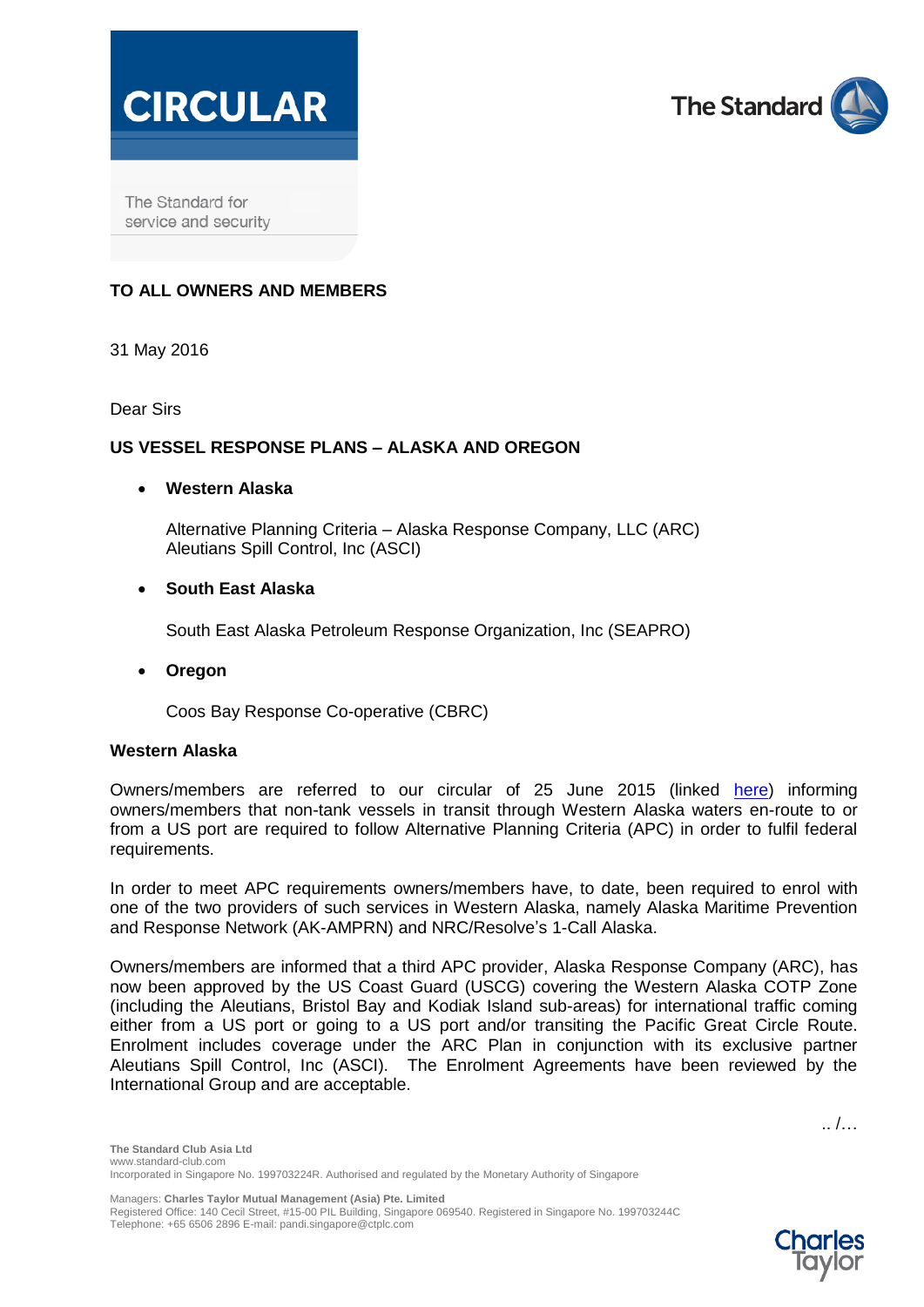

 $\mathfrak{D}$ 

# ARC Enrolment Agreement (Non-tank Vessels)

The Enrolment Agreements have the following footers:

Version May 17, 2016 Part I - Required Enrolment Information

Version May 17, 2016 Part II – Terms & Conditions

## Aleutians Spill Control, Inc (ASCI) - Oil Spill Response Agreement

Aleutian Spill Control's Oil Spill Response Agreement has been reviewed by the International Group and conforms with the International Group's Guidelines for US Vessel Response Plans.

The conforming contract has the following footer:

Oil Spill Response Agreement Aleutians Spill Control, Inc dated May 1, 2016

Fees

Alaska Response Company, LLC and Aleutians Spill Control, Inc's fees are contained in Schedules C and D of the Aleutians Spill Control contract.

Further information about the Alaska Response Company's APC can be found via the following link:

[http://www.alaskaresponse.com](http://www.alaskaresponse.com/)

#### Availability of the ARC Plan

Owners/members are informed that, at present, the ARC Plan only applies to non-tank vessels.

#### **South East Alaska**

Owners/members are advised that the contract offered by South East Alaska Petroleum Response Organization, Inc (SEAPRO) is now a compliant contract. It is therefore no longer necessary for shipowners to purchase additional cover if entering into a contract with SEAPRO for their vessels calling at ports in South East Alaska. The conforming contract has the following footer:

SEAPRO/CLIA-NWC – Cruise Ship Contract – April 11, 2016

#### **Oregon**

Owners/members are also advised that the Coos Bay Response Co-operative (CBRC) "Umbrella" Oil Spill Contingency Plan (February 2014) has recently been reviewed by the International Group. The Plan does not contain anything that would prejudice shipowners' P&I cover. Therefore no additional cover is required for those shipowners wishing to enrol in the Plan to cover their vessels transiting Coos Bay waters in order to comply with the oil spill contingency plan requirements for the State of Oregon.

The Enrolment Plan (Parts 1&2) has the following footer: 2/05/2014